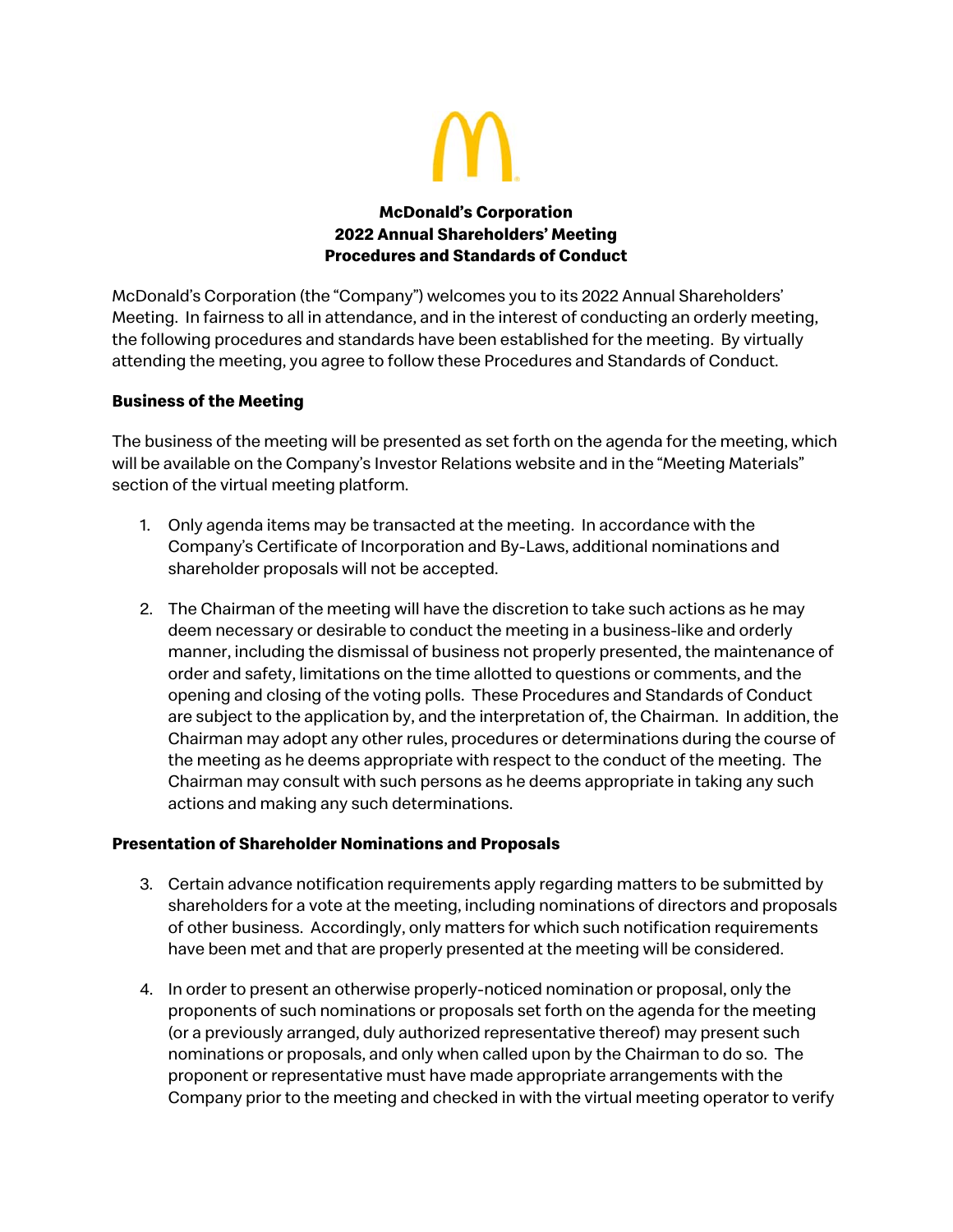that he or she is the proponent or a duly authorized representative thereof under applicable law.

- 5. Unless otherwise agreed upon, each proponent (or authorized representative thereof) has up to two minutes to present a shareholder proposal and up to five minutes to present a nomination and, in each case, any remarks shall be limited to those that are relevant to the proposal or nomination being presented.
- 6. Any proponent (or authorized representative thereof) whose remarks are not relevant to the proposal being presented may be asked to conclude their remarks before their allotted time has concluded.
- 7. With respect to each properly-noticed nomination or proposal, if neither the proponent nor an authorized representative thereof has confirmed their attendance before the meeting starts, the Company may presume such proponent is not present and such nomination or proposal will not be deemed properly presented.

### **Question and Answer Period**

- 8. As this is a shareholders' meeting, only shareholders as of the record date (March 28, 2022) are permitted to vote or ask questions during the meeting. Non-shareholders will not be permitted to vote or ask questions.
- 9. Upon logging into the virtual meeting platform, a shareholder may submit a question relevant to meeting matters by typing in the "Ask a Question" text box and clicking the "Send" button.
- 10. During the meeting, the Company will answer questions relevant to meeting matters that comply with these Procedures and Standards of Conduct, subject to time constraints.
- 11. To address questions from as many shareholders as possible during the meeting, questions submitted by multiple shareholders on similar topics may be grouped, summarized and answered together, time permitting. Questions should cover only one topic.
- 12. The Company may not address all questions asked during the meeting. Answers to all questions received that are relevant to meeting matters, including certain of those questions that the Company is unable to address during the meeting, will be posted to the Investor Relations section of the Company's website following the meeting.
- 13. The Company will not address, either during the meeting or on its website following the meeting, any questions that include inappropriate language or remarks that are disorderly, derogatory, repetitious, not a matter of interest to shareholders generally, unduly prolonged, profane, related to personal grievances, not relevant to meeting matters or related to material non-public information of the Company.